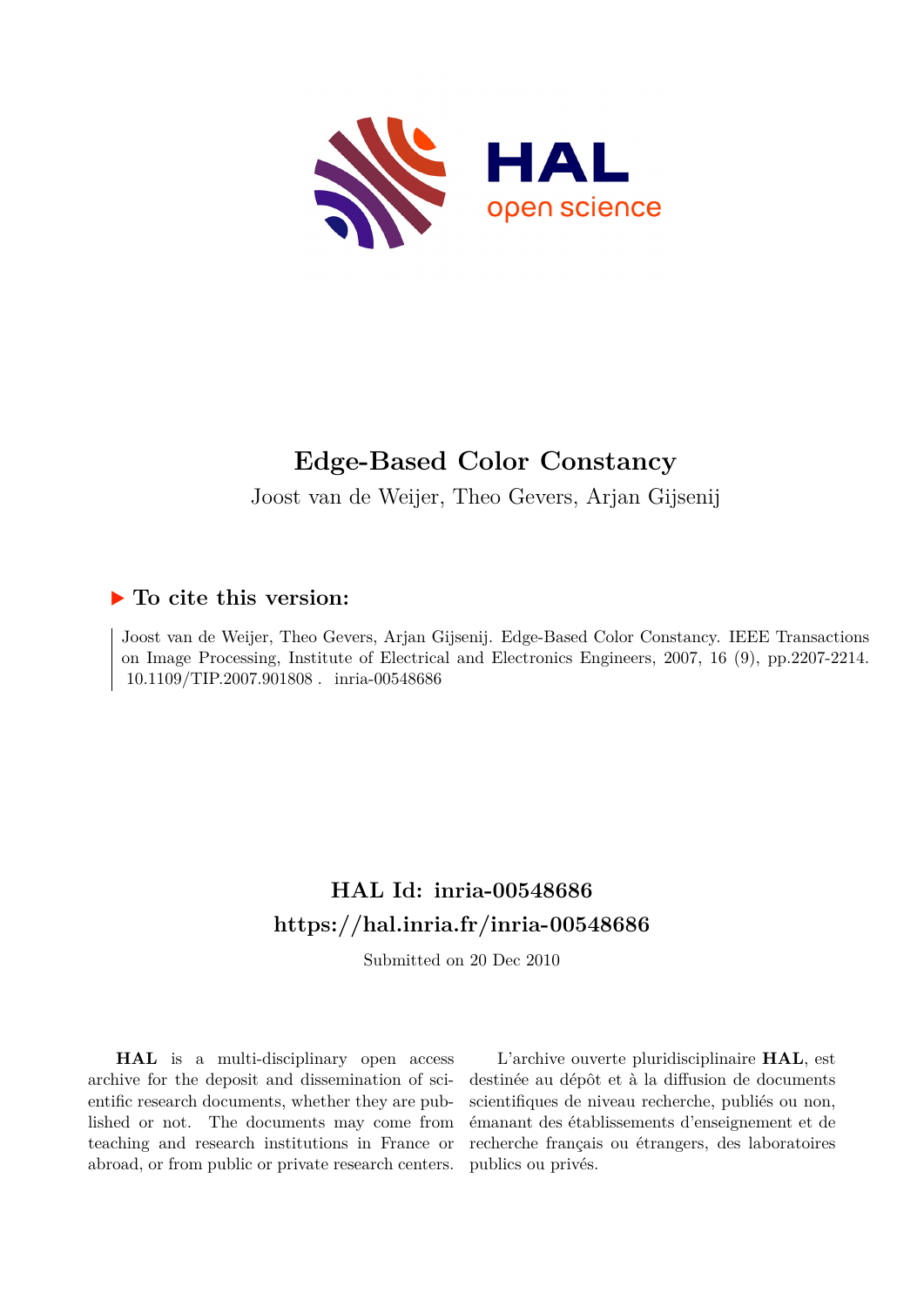# Edge-Based Color Constancy

J. van de Weijer, Th. Gevers, A. Gijsenij

#### Abstract

Color constancy is the ability to measure colors of objects independent of the color of the light source. A well-known color constancy method is based on the Grey-World assumption which assumes that the average reflectance of surfaces in the world is achromatic. In this article, we propose a new hypothesis for color constancy namely the Grey-Edge hypothesis, which assumes that the average edge difference in a scene is achromatic. Based on this hypothesis, we propose an algorithm for color constancy. Contrary to existing color constancy algorithms, which are computed from the zero-order structure of images, our method is based on the derivative structure of images. Furthermore, we propose a framework which unifies a variety of known (Grey-World, max-RGB, Minkowski norm) and the newly proposed Grey-Edge and higher-order Grey-Edge algorithms. The quality of the various instantiations of the framework is tested and compared to the state-of-the-art color constancy methods on two large data sets of images recording objects under a large number of different light sources. The experiments show that the proposed color constancy algorithms obtain comparable results as the state-of-the-art color constancy methods with the merit of being computationally more efficient.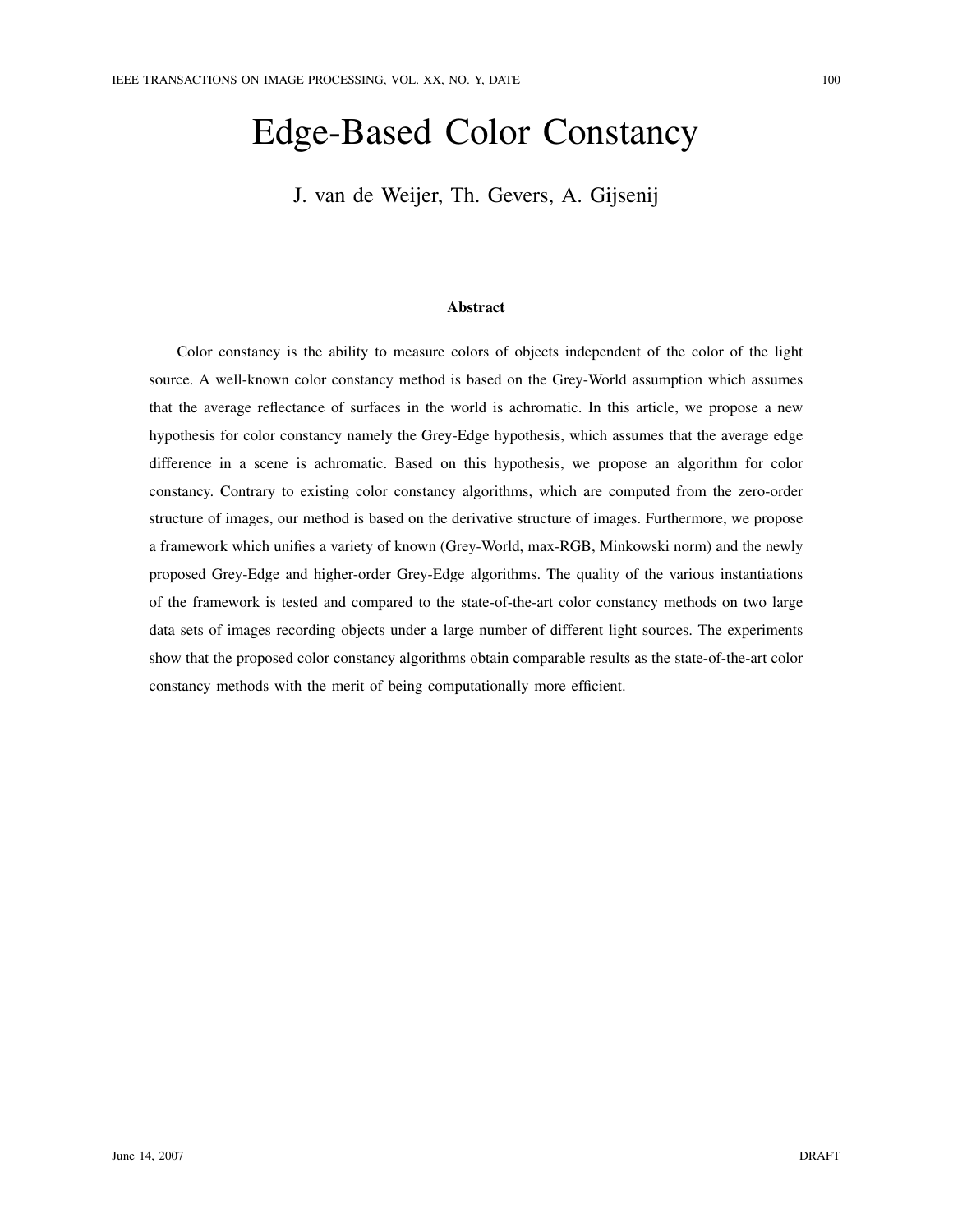#### I. INTRODUCTION

Color constancy is the ability to recognize colors of objects independent of the color of the light source [1]. Obtaining color constancy is of importance for many computer vision applications, such as image retrieval, image classification, color object recognition and object tracking [2], [3], [4].

Approaches to this problem can be divided into two groups. For the first group, the aim is to represent images by features which are invariant with respect to the light source, for example within the context of image retrieval. Such invariant representation have been proposed by Funt and Finlayson [5], Gevers and Smeulders [2], Geusebroek et al. [6], and Van de Weijer and Schmid [7]. For these methods the actual estimation of the light source is not necessary. For the second group of approaches, the aim is to correct images for deviations from a canonical light source. Contrary to methods in the first group, solutions to this problem do estimate the color of the light source, be it explicitly or implicitly. Methods, either propose a light source estimation, after which the image is corrected [8], [9], [10] [11], or they directly estimate the color corrected image [1], [12], after which the light source can be derived. If desired, illuminant invariant features can subsequently be derived from the corrected image. In this paper we look at color constancy approaches of the second group, i.e. methods from which a light source corrected image can be computed.

One of the most successful color constancy methods is gamut mapping proposed by Forsyth [1]. The method is based on the observation that only a limited set of RGB values can be observed under a given illuminant. The set of all possible RGB values for the canonical illuminant, typically a white illuminant, is called the canonical gamut. This canonical gamut is proven to be a convex hull in RGB space. The algorithm computes what transformations map an observed gamut into the canonical gamut. From these transformations, the illuminant color is derived. The gamut mapping algorithm provides among the best results in color constancy experiments [3]. Finlayson et al. [12] improve the gamut mapping algorithm by restricting the transformations to be plausible, meaning that only illuminants are allowed which correspond to existing illuminants. This adaptation of the gamut algorithm, called GCIE for gamut constrained illumination estimation, was shown to outperform the standard gamut algorithm. Further approaches to color constancy include probabilistic approaches [10], and learning-based methods [11]. A framework which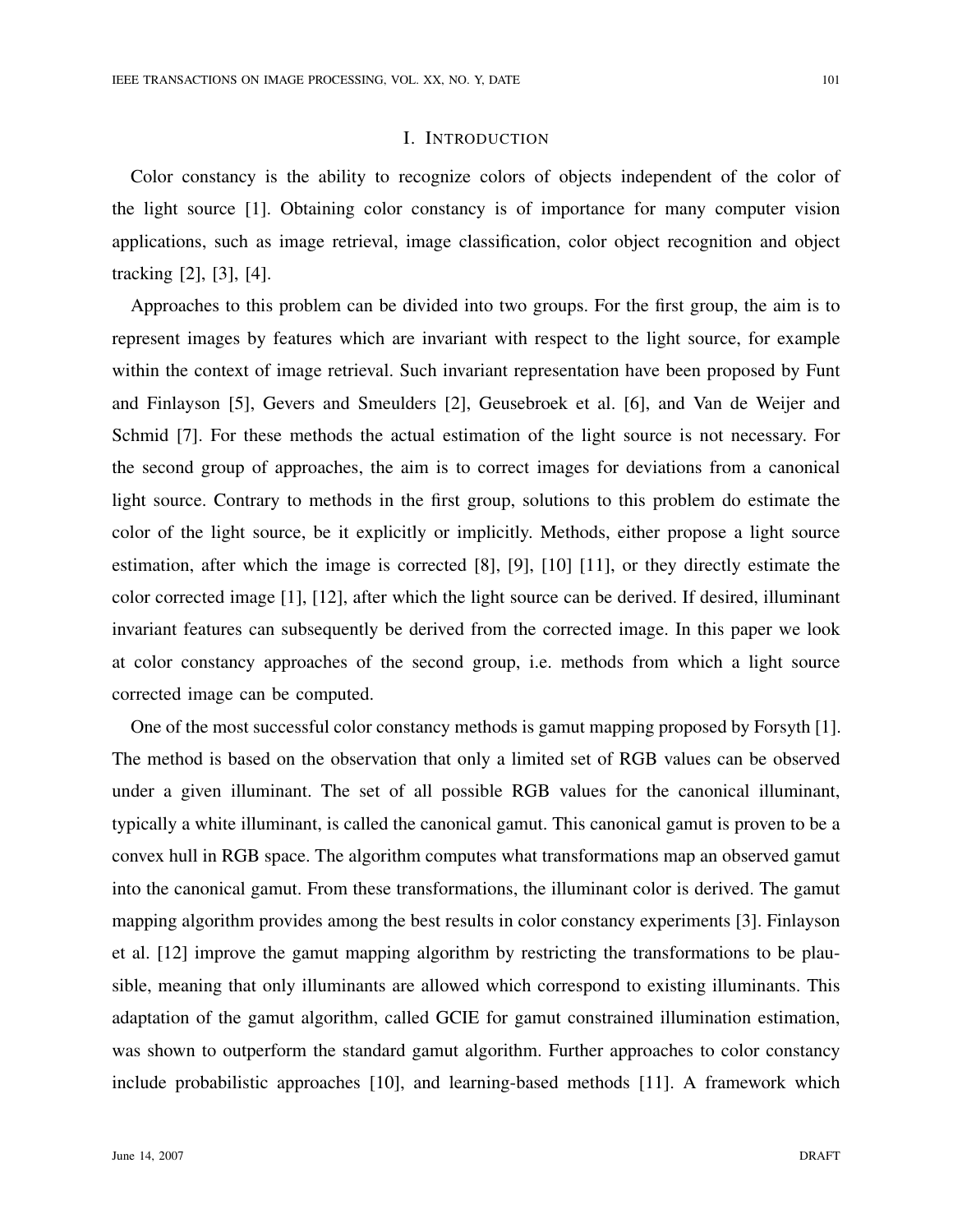unifies multiple color constancy algorithms together is presented by Finlayson and Hordley [9]. They propose to estimate the illuminant from the correlation of the image data, and the prior knowledge about which colors appear under a certain light.

Although the above described algorithms arrive at reasonable color constancy accuracy, a drawback is that they are based on complex algorithms and all require an image data set with known light sources for calibration. In this paper, we will focus on color constancy based on less complex color constancy algorithms. To this end, fast algorithms are considered which are based on low-level image features, such as max-RGB and Grey-World. Max-RGB is a simple and fast color constancy algorithm which estimates the light source color from the maximum response of the different color channels [13]. Another well-known simple color constancy method is based on the Grey-World hypothesis [8], which assumes that the average reflectance in the scene is achromatic. If the images under evaluation are part of a coherent image data base, Gershon et al. [14] showed that assuming the average of a scene to be equal to the average reflectance of the database, improves the results over the standard grey-world method. As an example, they mention forest pictures full of green colors. In this case, most color constancy methods will predict light sources biased towards the green color. The database-compensated grey-world algorithm resolves this problem. These low-level methods are widely in use, even in digital consumer cameras, due to their very low computational costs, i.e. taking the maximum (max-RGB) or average pixel values (Grey-World).

Low-level approaches regained further interest recently after Finlayson and Trezzi [15] showed that only with minor adaptations results are obtained which are similar to those of complex color constancy algorithms. In fact, they showed that the max-RGB method and the Grey-World method can be interpreted as the same algorithm applied with different instantiations of the error function. The max-RGB method is shown to be equal to applying the  $L^{\infty}$  Minkowski norm and Grey-World is equal to using the  $L^1$  norm. They further show that the best color constancy results are obtained with the  $L<sup>6</sup>$  norm. Although these simple color constancy algorithms are slightly outperformed by more elaborate methods, e.g. gamut mapping, they perform surprisingly well while they are conceptually simpler (for an extensive evaluation of multiple color constancy methods see [3], [15], [16]).

In this paper, we pursue this line of color constancy based on low-level image features. Firstly, we propose the Grey-Edge hypothesis, which assumes that the average edge difference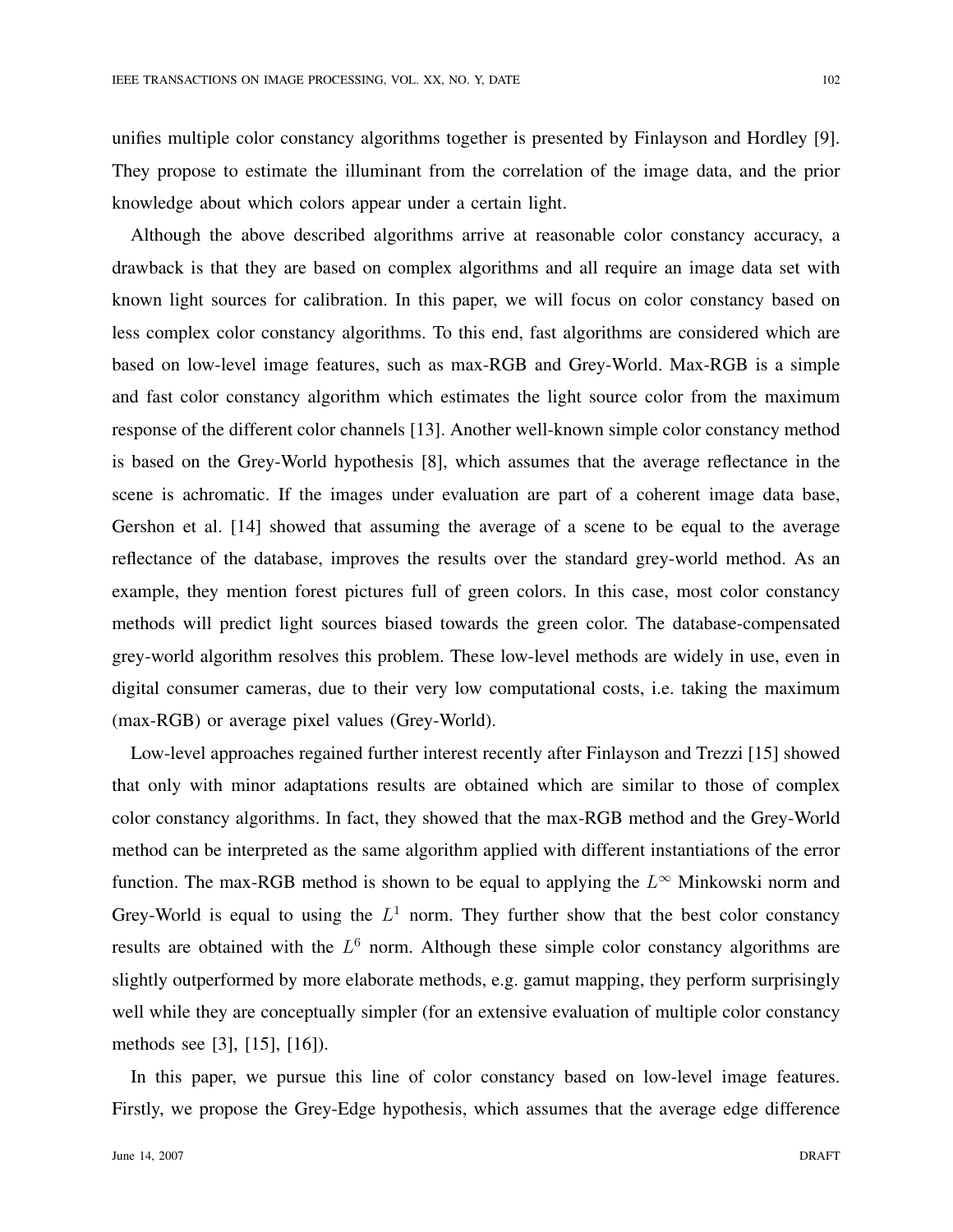in the scene is achromatic. The method is based on the observation that the distribution of color derivatives exhibits the largest variation in the light source direction. The Minkowski norm of these derivatives is used to approximate this direction. The method is further extended to also include higher-order derivatives. To our knowledge this is the first work in which color constancy based on image derivatives is pursued. Finally, we propose a new framework of color constancy based on low-level image features which includes the known algorithms (Grey-World, max-RGB, Shades of Gray) and the newly proposed Grey-Edge and higher-order Grey-Edge algorithms.

The paper is organized as follows. In section 2, color constancy based on the Grey-World and the max-RGB hypothesis is discussed. In section 3, we propose the Grey-Edge hypothesis, which estimates the illuminant color based on the distribution of the color derivatives. We further extend the color constancy framework of Finlayson and Trezzi [15] to also include color constancy methods derived from the Grey-Edge hypothesis. We further extend it with a parameter to regulate the amount of local averaging. Section 4, contains experiments on two large databases of images. Section 5 contains a discussion of results and indications for future research. Section 6 finishes with concluding remarks.

## II. THE GREY-WORLD HYPOTHESIS

The image values,  $f = (R, G, B)^T$ , for a Lambertian surface are dependent on the light source  $e(\lambda)$ , where  $\lambda$  is the wavelength, the surface reflectance  $s(\lambda)$  and the camera sensitivity functions  $\mathbf{c}(\lambda) = (R(\lambda), G(\lambda), B(\lambda))$ 

$$
\mathbf{f} = \int_{\omega} e(\lambda) s(\lambda) \mathbf{c}(\lambda) d\lambda,
$$
 (1)

where  $\omega$  is the visible spectrum and bold fonts are applied for vectors. We assume that the scene is illuminated by a single light source. The goal of color constancy is to estimate the light source color  $e(\lambda)$ , or its projection on the RGB-kernels,

$$
\mathbf{e} = \begin{pmatrix} R_e \\ G_e \\ B_e \end{pmatrix} = \int_{\omega} e(\lambda) \mathbf{c}(\lambda) d\lambda,
$$
 (2)

given the image values  $f(x)$ , where x is the spatial coordinate in the image. The task of color constancy is not attainable without further assumptions.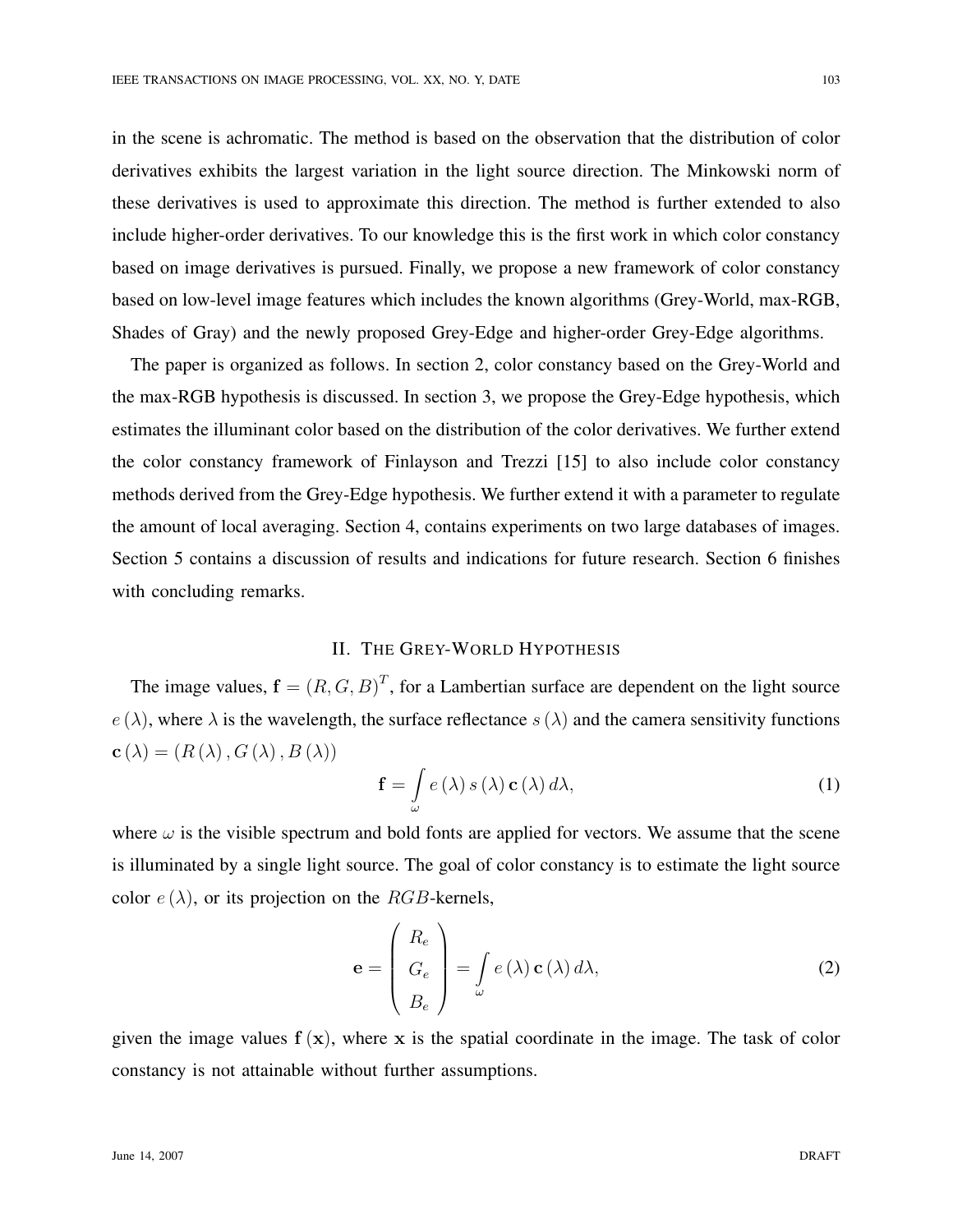Buchsbaum [8] proposes the Grey-World hypothesis which assumes that the average reflectance in a scene is achromatic. In the original work, the hypothesis is used to derive that the average reflectance for the short-wave, middle-wave and long-wave regions is equal. Here we employ a stronger definition of the achromatic reflectance of a scene (as also used in [15]), R

$$
\frac{\int s\left(\lambda, \mathbf{x}\right) d\mathbf{x}}{\int d\mathbf{x}} = g\left(\lambda\right) = k,\tag{3}
$$

which avoids to make further assumptions. Buchsbaum [8], for example, needed to make further assumptions on the basis functions for the camera sensitivities, the surface reflectances, and the light source spectra. The constant  $k$  is between 0 for no reflectance (black) and 1 for total reflectance (white) of the incident light, and the integral is over the domain of the scene. For such a scene with achromatic reflectance, it holds that the reflected color is equal to the color of the light source, since

$$
\frac{\int \mathbf{f}(\mathbf{x}) d\mathbf{x}}{\int d\mathbf{x}} = \frac{1}{\int d\mathbf{x}} \int \int_{\omega} e(\lambda) s(\lambda, \mathbf{x}) \mathbf{c}(\lambda) d\lambda d\mathbf{x}
$$
\n(4)

$$
= \int_{\omega} e(\lambda) \mathbf{c}(\lambda) \left( \frac{\int s(\lambda, \mathbf{x}) d\mathbf{x}}{\int d\mathbf{x}} \right) d\lambda
$$
 (5)

$$
= k \int_{\omega} e(\lambda) \mathbf{c}(\lambda) d\lambda = k \mathbf{e}, \qquad (6)
$$

where we applied the theorem of Fubini to exchange the order of integration. The normalized light source color is computed with  $\hat{\mathbf{e}} = k\mathbf{e}/|k\mathbf{e}|$ .

Another popular color constancy method is called max-RGB [17]. It is based on the assumption that the reflectance which is achieved for each of the three channels is equal:

$$
\max_{\mathbf{x}} \mathbf{f}(\mathbf{x}) = k\mathbf{e},\tag{7}
$$

where the max operation is executed on the separate channels

$$
\max_{\mathbf{x}} \mathbf{f}(\mathbf{x}) = \left( \max_{\mathbf{x}} R(\mathbf{x}), \max_{\mathbf{x}} G(\mathbf{x}), \max_{\mathbf{x}} B(\mathbf{x}) \right). \tag{8}
$$

This method is sometimes explained as being derived from the white-patch hypothesis. Since a white patch reflects all the incident light, its position in the image can be found by searching for the maximum RGB values. It should be noted however that the max-RGB methods does not require the maxima of the separate channels to be on the same location, hence it also obtains correct illuminant estimation results when the maximum reflectance is equal for the three channels.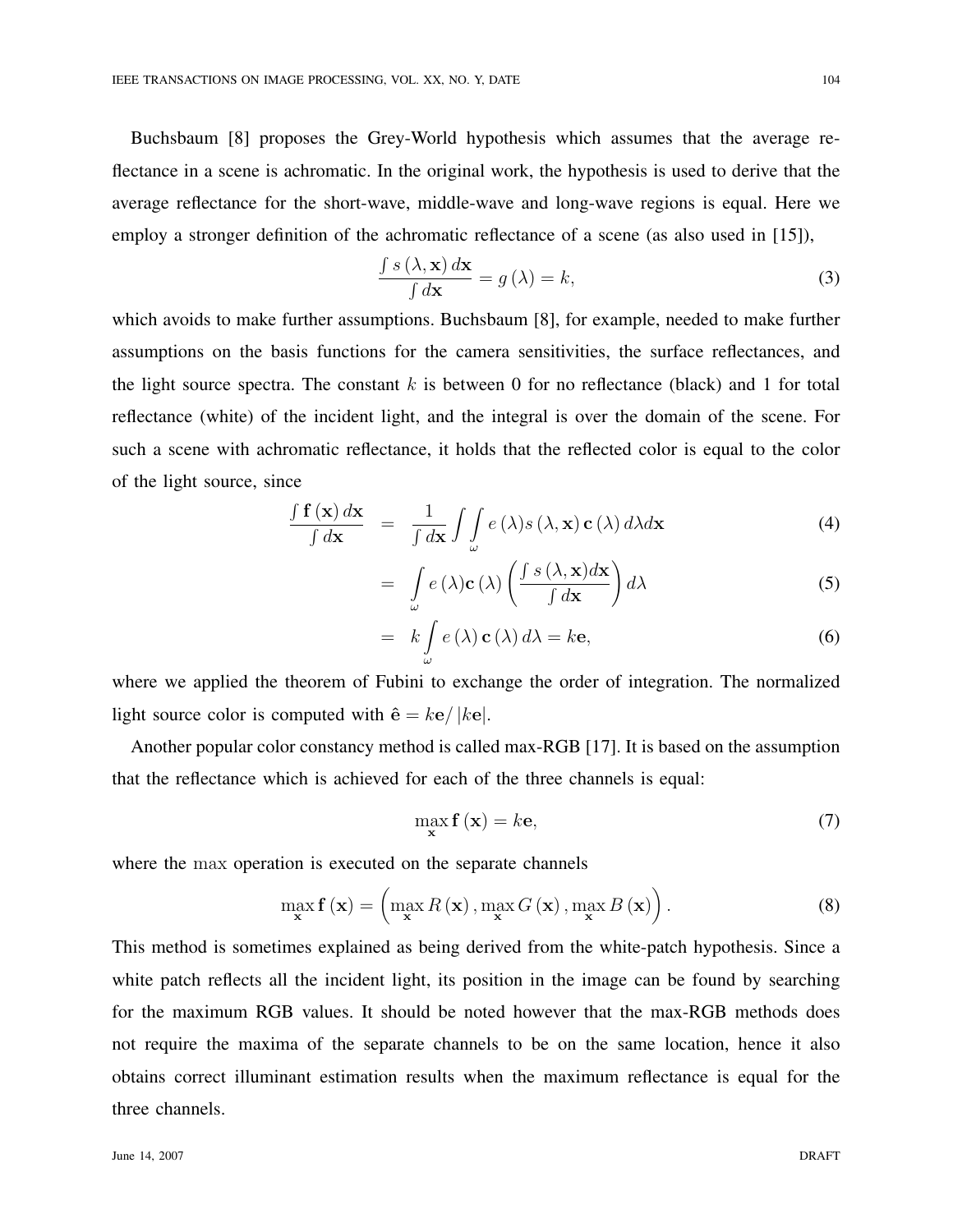Recently Finlayson and Trezzi [15] showed that the Grey-World and the max-RGB algorithm are two different instantiations of a more general color constancy algorithm based on the Minkowski norm. Their method is called Shades of Grey and is computed by:

$$
\left(\frac{\int (\mathbf{f}(\mathbf{x}))^p d\mathbf{x}}{\int d\mathbf{x}}\right)^{\frac{1}{p}} = k\mathbf{e}.\tag{9}
$$

For  $p = 1$ , the equation is equal to the Grey-World assumption. For  $p = \infty$ , it is equal to color constancy by max-RGB. They investigated the performance of the illuminant estimation as a function of the Minkowski norm and found that the best results are obtained with a Minkowski norm with  $p = 6$ .

A similar approach has been proposed by Barnard [18] to select the appropriate transformation from the feasible set of transformations computed with Gamut mapping method. In the original work, Forsyth [1] proposed to take the transformation belonging to the gamut with the maximum volume. Instead, Barnard [18] considered various exponentials of the geometric mean of the transformation vector to select the best transformation from the feasible set. He showed that by varying the exponential, the selection criterion changes from taking the average over all transformation to the maximum volume heuristic. Like in the case of the Shades of Grey method, intermediate exponentials were shown to obtain better results.

As a final extension of the Grey-World algorithm, we consider local averaging. The norm computation, as given by Eq. 9, is a global averaging operation, which ignores the important local correlation between pixels. This local correlation can be used to reduce the influence of noise. Local smoothing as a preprocessing step was proven to be beneficial for color constancy algorithms, as discussed in Barnard's study [3]. To exploit this local correlation, we introduce a local smoothing with a Gaussian filter,  $G^{\sigma}$ , with standard deviation  $\sigma$ :

$$
\left(\frac{\int \left(\mathbf{f}^{\sigma}\left(\mathbf{x}\right)\right)^{p} d\mathbf{x}}{\int d\mathbf{x}}\right)^{\frac{1}{p}} = k\mathbf{e},\tag{10}
$$

where  $f^{\sigma} = f \otimes G^{\sigma}$ .

### III. THE GREY-EDGE HYPOTHESIS

As an alternative to the Grey-World hypothesis, we propose the *Grey-Edge* hypothesis: *the average of the reflectance differences in a scene is achromatic*

$$
\frac{\int |s_{\mathbf{x}}^{\sigma}(\lambda, \mathbf{x})| d\mathbf{x}}{\int d\mathbf{x}} = g(\lambda) = k.
$$
 (11)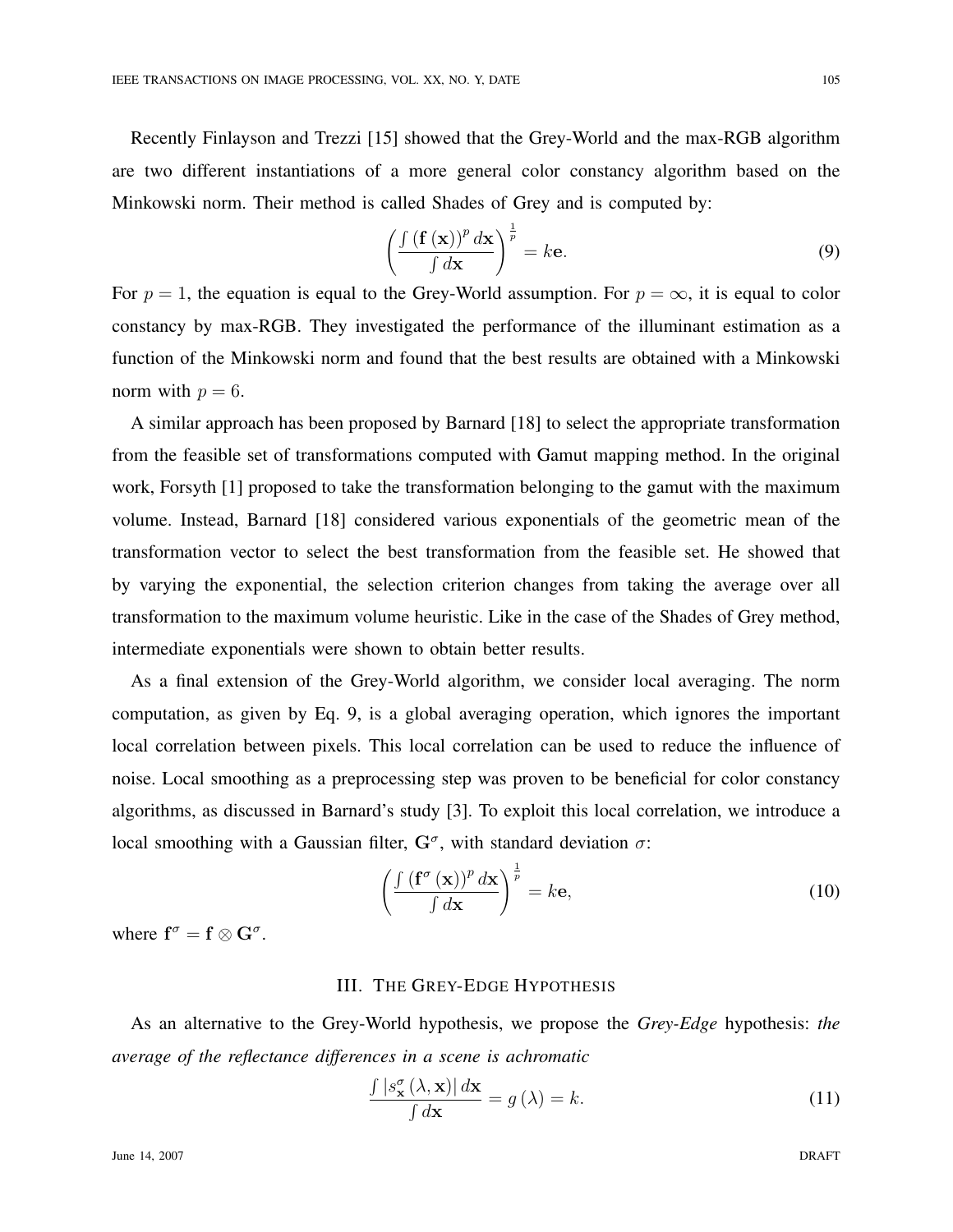

Fig. 1. *Three acquisitions of the same scene under different light sources [19]. On the bottom line the color derivative distributions are shown, where the axes are the opponent color derivatives and the surfaces indicate derivative values with equal occurrence and darker surfaces indicating a more dense distribution. Note the shift of the orientation of the distribution of the derivatives with the changing of the light source.*

The subscript x indicates the spatial derivative at scale  $\sigma$ . With the Grey-Edge assumption, the light source color can be computed from the average color derivative in the image given by:

$$
\frac{\int |\mathbf{f}_{\mathbf{x}}(\mathbf{x})| d\mathbf{x}}{\int d\mathbf{x}} = \frac{1}{\int d\mathbf{x}} \int \int_{\omega} e(\lambda) |s_{\mathbf{x}}(\lambda, \mathbf{x})| \mathbf{c}(\lambda) d\lambda d\mathbf{x}
$$
(12)

$$
= \int_{\omega} e(\lambda) \left( \frac{\int |s_{\mathbf{x}}(\lambda, \mathbf{x})| d\mathbf{x}}{\int d\mathbf{x}} \right) \mathbf{c}(\lambda) d\lambda \tag{13}
$$

$$
= k \int_{\omega} e(\lambda) \mathbf{c}(\lambda) d\lambda = k \mathbf{e}, \qquad (14)
$$

where  $|f_{\mathbf{x}}(\mathbf{x})| = (|R_{\mathbf{x}}(\mathbf{x})|, |G_{\mathbf{x}}(\mathbf{x})|, |B_{\mathbf{x}}(\mathbf{x})|)^T$ . The Grey-Edge hypothesis originates from the observation that the color derivative distribution of images forms a relatively regular, ellipsoidlike shape, of which the long axis coincides with the light source color [20]. In Fig. 1, the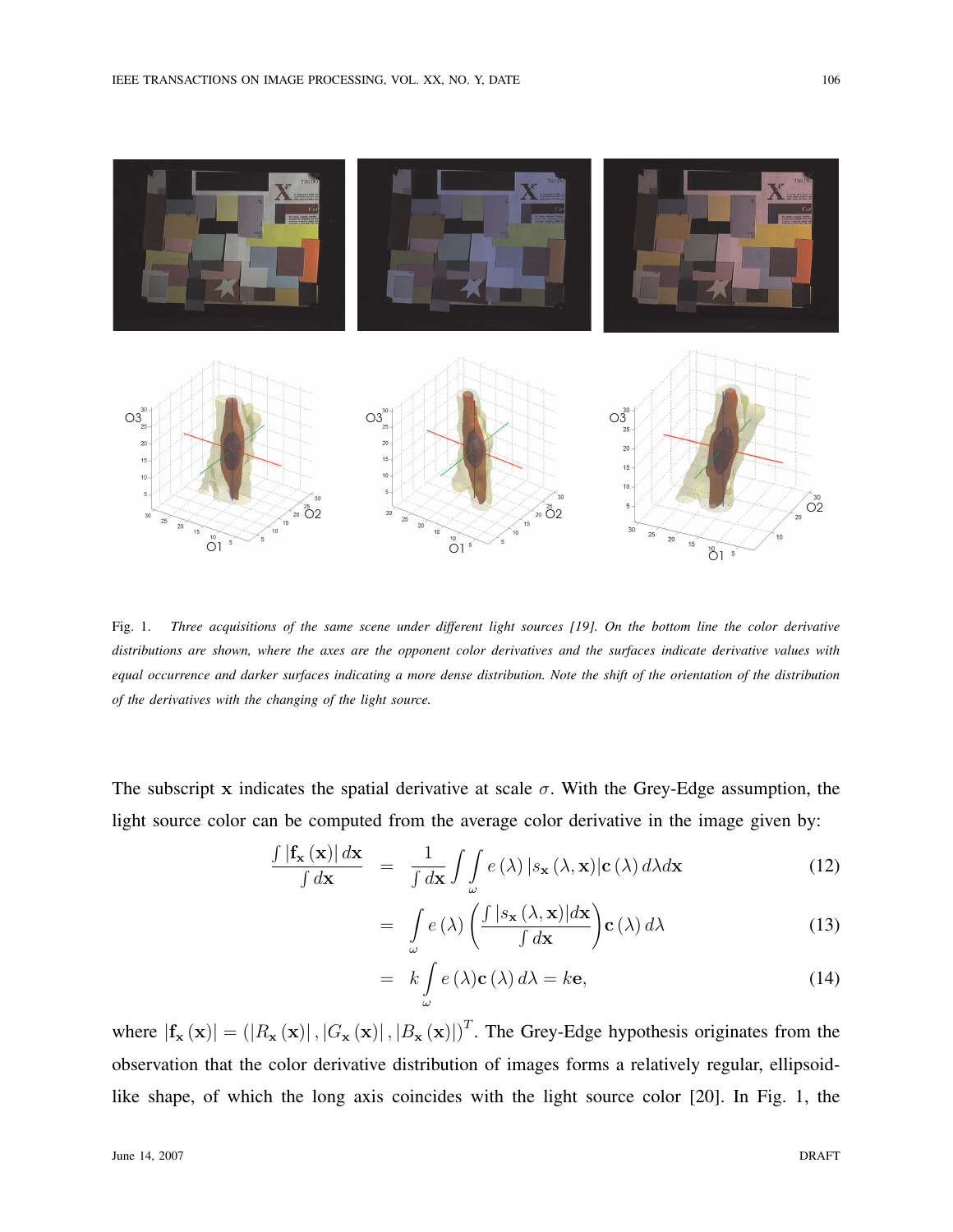color derivative distribution is depicted for three images. The color derivatives are rotated to the opponent color space as follows:

$$
O1_{\mathbf{x}} = \frac{R_{\mathbf{x}} - G_{\mathbf{x}}}{\sqrt{2}}
$$
  
\n
$$
O2_{\mathbf{x}} = \frac{R_{\mathbf{x}} + G_{\mathbf{x}} - 2B_{\mathbf{x}}}{\sqrt{6}}
$$
  
\n
$$
O3_{\mathbf{x}} = \frac{R_{\mathbf{x}} + G_{\mathbf{x}} + B_{\mathbf{x}}}{\sqrt{3}}
$$
\n(15)

In the opponent color space, O3 coincides with the white light direction. For the scene under white light (the leftmost picture), the distribution of the derivatives are centered along the  $O3$ i.e. the white-light axis. Once we change the color of the light source, as in the second and third picture, the distribution of the color derivatives no longer align with the white-light axis. In other words, color constancy based on the Grey-Edge assumption can be interpreted as skewing the color derivative distribution such that the average derivative is in the O3 orientation.

Similar to the Grey-World based color constancy, the Grey-Edge hypothesis can also be adapted to incorporate the Minkowski norm

$$
\left(\frac{\int \left|\mathbf{f}_{\mathbf{x}}^{\sigma}\left(\mathbf{x}\right)\right|^{p} d\mathbf{x}}{\int d\mathbf{x}}\right)^{\frac{1}{p}} = k\mathbf{e}.\tag{16}
$$

Color constancy based on this equation assumes that the *p-th Minkowski norm of the derivative of the reflectance in a scene is achromatic*. We distinguish two special cases. For  $p = 1$ , the illuminant is derived by a normal averaging operation over the derivatives of the channels. For  $p = \infty$ , the illuminant is computed from the maximum derivative in the scene. The resemblance between the color constancy derivation from the Grey-World and Grey-Edge hypothesis is apparent. Both methods can be combined in a single framework of color constancy methods based on low-level image features derived from the following general hypothesis:

$$
\left(\int \left| \frac{\partial^n \mathbf{f}^\sigma(\mathbf{x})}{\partial \mathbf{x}^n} \right|^p d\mathbf{x} \right)^{\frac{1}{p}} = k \mathbf{e}^{n, p, \sigma}.
$$
\n(17)

The division by  $\int d\mathbf{x}$  has been incorporated into the constant k. Next to the already discussed hypotheses (Grey-World, max-RGB, Minkowski norm, and the newly proposed Grey-Edge), it is obvious that this framework also includes higher order based color constancy. High-order derivatives have correspondences with the center-surround mechanism of the human eyes for color constancy such as exploited in the well-known center-surround retinex algorithm [21]. The influence of the color intensities could be weighted according to their distance to the center of the receptive field generally calculated by a difference of Gaussian functions.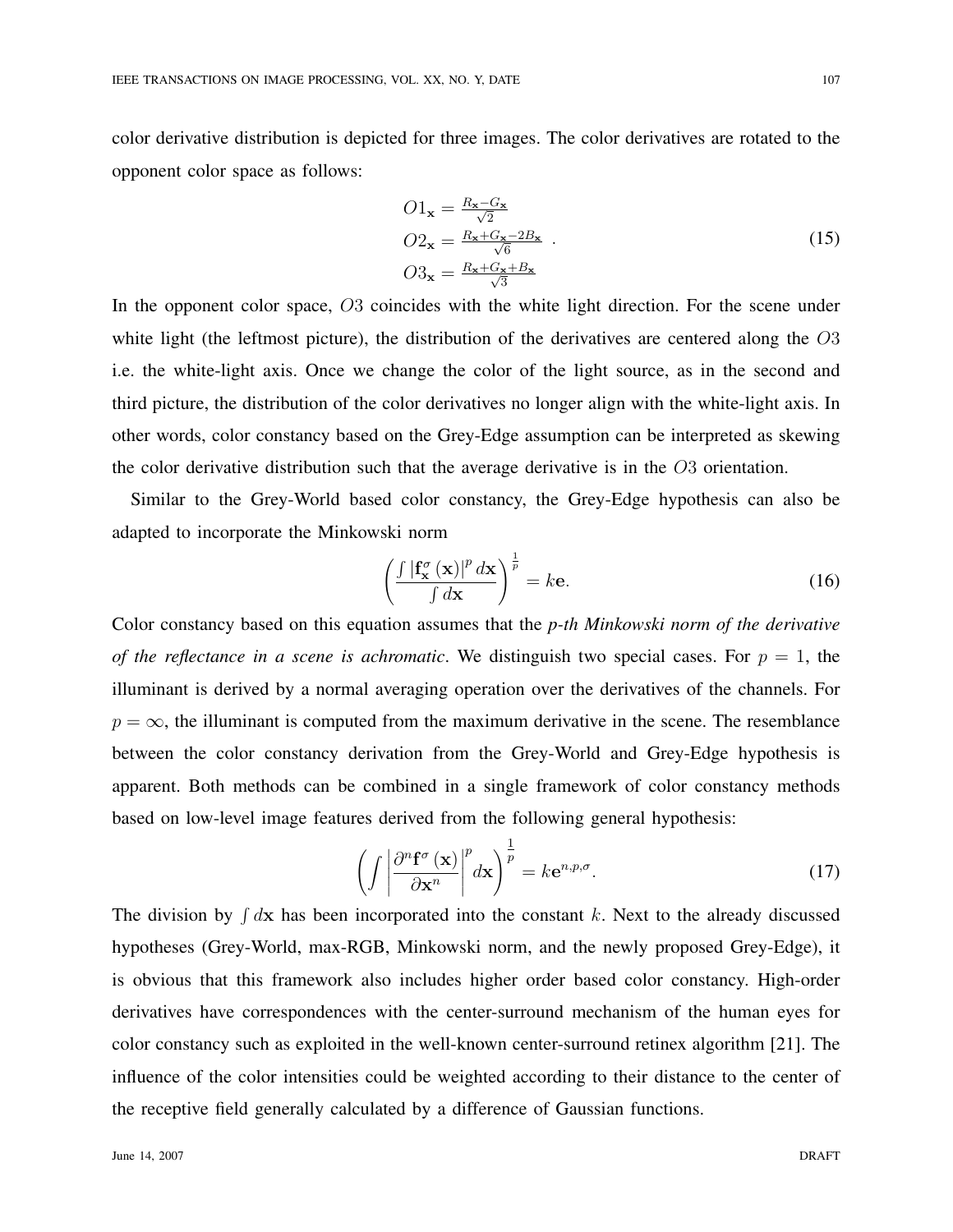The illuminant estimation of Eq. 17 describes a framework for low-level based illuminant estimation. This framework produces different estimations for the illuminant color based on three variables:

- 1) The order,  $n$ , of the image structure is the parameter determining if the method is a Grey-World or a Grey-Edge algorithm. The Grey-World methods are based on the RGB values, whereas the Grey-Edge methods are based on the spatial derivatives of order  $n$ . In this paper, we will investigate higher-order based color constancy up to order  $n = 2$ .
- 2) The Minkowski norm  $p$  which determines the relative weights of the multiple measurements from which the final illuminant color is estimated. A high Minkowski norm emphasizes larger measurements whereas a low Minkowski norm equally distributes weights among the measurements.
- 3) The scale of the local measurements as denoted by  $\sigma$ . For first or higher order estimation, this local scale is combined with the differentiation operation computed with the Gaussian derivative. For zero-order Grey-World methods, this local scale is imposed by a Gaussian smoothing operation.

An overview of the instantiations of the illuminant estimation given by the framework of Eq. 17, which are considered in this paper, is given in Table I.

An advantage of the color constancy methods based on Eq. 17 is that they are all based on low computational demanding operations. In fact, the  $p$ -th Minkowski norm of (smoothed) RGB values or derivatives can be computed extremely fast (even real-time on dedicated hardware). Furthermore, the method does not require an image database taken under a known light source for calibration as is necessary for more complex color constancy methods such as color gamut mapping, and color by correlation [1], [15].

# IV. EXPERIMENTS

In the previous section, a general formulation for color illuminant estimation has been proposed based on low-level image features. In this section, the performance is tested for various parameter settings on a set of colorful objects in a controlled indoor setting, and on a real-world data set containing mainly outdoor scenes. For both data sets, the illuminant color of the scene is provided as additional information (i.e. ground-truth).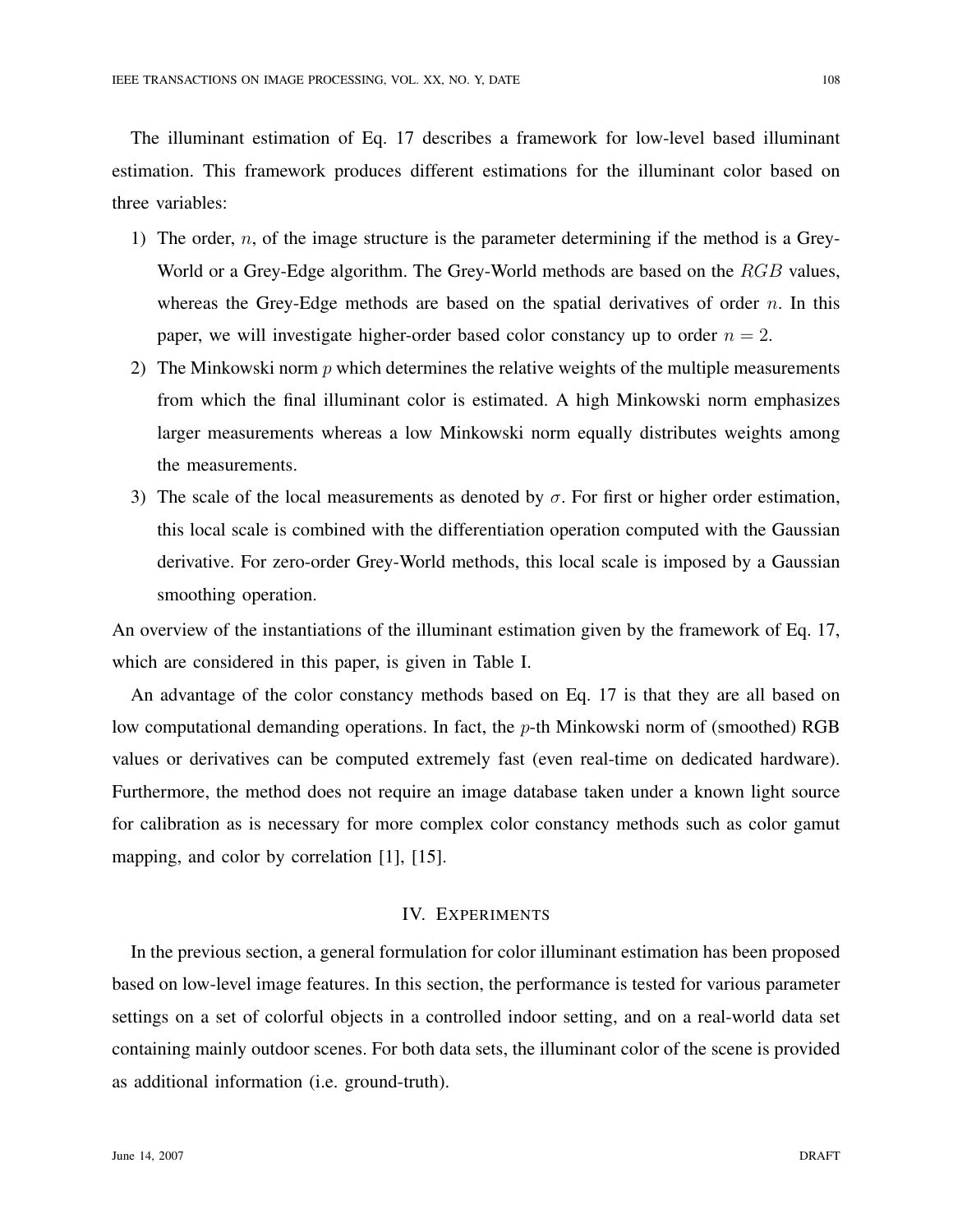

Fig. 2. *Examples of the images in data set [19].*

For evaluation the angular error between the estimated light source  $e_e$  and the actual light source  $e_l$  is used as an error measure:

angular error = 
$$
\cos^{-1} (\hat{\mathbf{e}}_l \cdot \hat{\mathbf{e}}_e)
$$
, (18)

where the  $\hat{c}$  indicates a normalized vector. For the three data sets tested here, we report the median angular error, which is considered appropriate to assess the performance of color constancy algorithms [22].

| name                | symbol                | equation                                                                                              | hypothesis                                                                     |
|---------------------|-----------------------|-------------------------------------------------------------------------------------------------------|--------------------------------------------------------------------------------|
| Grey-World          | $e^{0,1,0}$           | $\int$ f (x) dx) = ke                                                                                 | the average reflectance in a scene is achromatic                               |
| $max-RGB$           | $e^{0,\infty,o}$      | $\int \int  \mathbf{f}(\mathbf{x}) ^{\infty} dx \big) ^{\frac{1}{\infty}} = k \mathbf{e}^{-k}$        | the maximum reflectance in a scene is achromatic                               |
| Shades of Grey      | $e^{0,p,0}$           | $\left(\int  \mathbf{f}(\mathbf{x}) ^p dx\right)^{\frac{1}{p}} = k\mathbf{e}$                         | the pth-Minkowsky norm of a scene is achromatic                                |
| General Grey-World  | $e^{0,p,\sigma}$      | $\left(\int  \mathbf{f}^{\sigma}(\mathbf{x}) ^p dx\right)^{\frac{1}{p}} = k\mathbf{e}$                | the pth-Minkowsky norm of a scene is achromatic after local smoothing          |
| Grey-Edge           | $e^{1,p,\sigma}$      | $\left(\int  \mathbf{f}_{\mathbf{x}}^{\sigma}(\mathbf{x}) ^p dx\right)^{\frac{1}{p}} = k\mathbf{e}$   | the pth-Minkowsky norm of the image derivative in a scene is achromatic        |
| Max-Edge            | $e^{1,\infty,\sigma}$ | $\int \int  f_{\mathbf{x}}^{\sigma}(\mathbf{x}) ^{\infty} dx \big) \frac{1}{\infty} = k \mathbf{e}$   | the maximum reflectance difference in a scene is achromatic                    |
| 2nd order Grey-Edge | $e^{2,p,\sigma}$      | $\int \int  \mathbf{f}_{\mathbf{xx}}^{\sigma}(\mathbf{x}) ^p dx \, \bigg ^\frac{1}{p} = k \mathbf{e}$ | the pth-Minkowsky norm of the second order derivative in a scene is achromatic |

#### TABLE I

OVERVIEW OF THE DIFFERENT ILLUMINANT ESTIMATIONS METHODS TOGETHER WITH THEIR HYPOTHESES. THESE

ILLUMINANT ESTIMATIONS ARE ALL INSTANTIATIONS OF EQ. 17.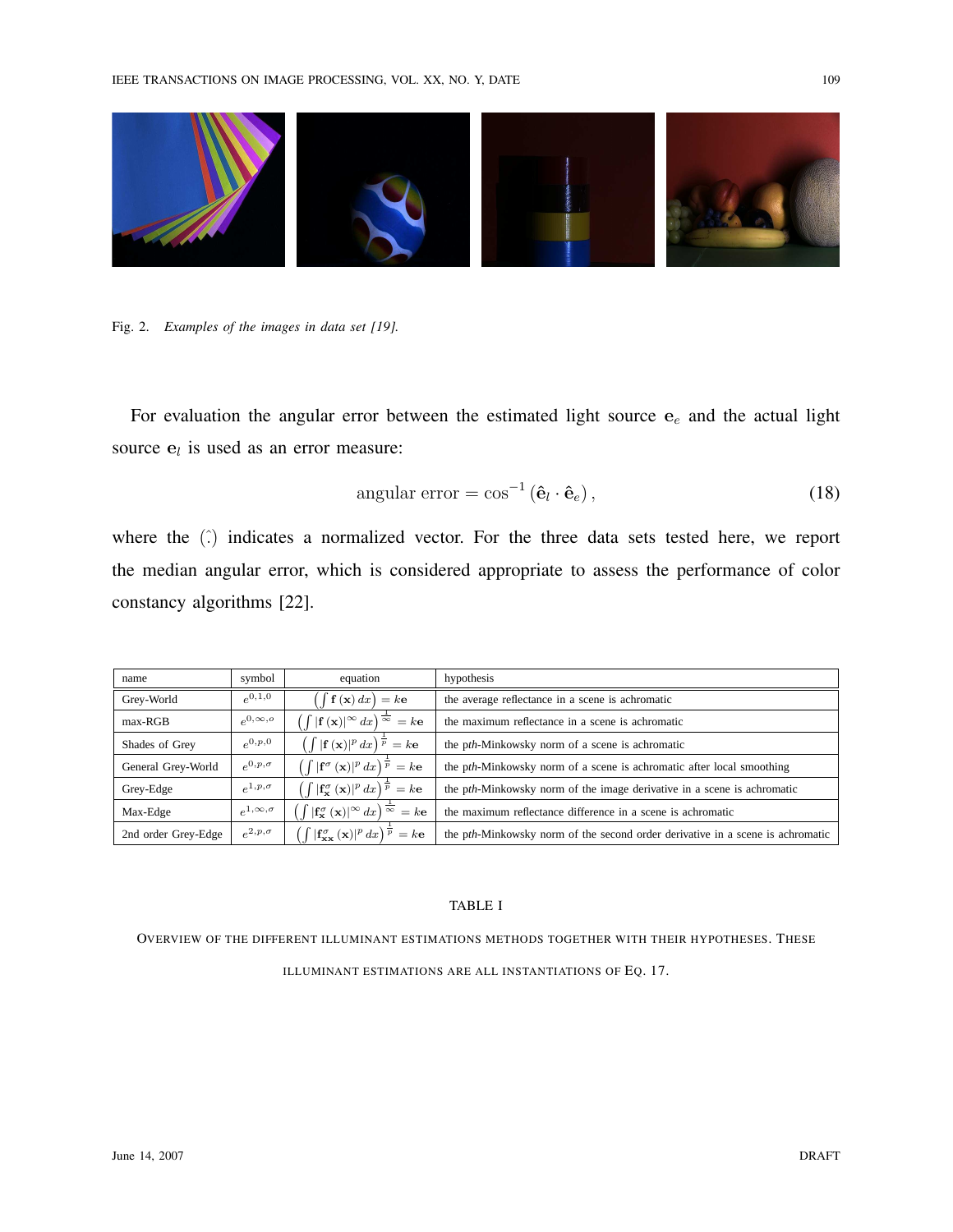

Fig. 3. *Median angular error of the general Grey-World, the first-order and the second-order Grey-Edge method as a function of the Minkowski norm and local smoothing. The angular error axis is inverted for visualization purposes.*

# *A. Controlled Indoor Image Set*

First the proposed algorithms are tested on a large data set of colorful objects under different light sources [19]. The set consists of images taken under 11 varying light sources of 30 different scenes containing both matte and specular objects (see examples in Fig. 2). Several images where found to be unusable, resulting in a data set of 321 images. Results of other color constancy algorithms on this standard data set are available in [3], [12], [15], [22].

In Table II the results of multiple methods are summarized. Let us first consider the results obtained by the Grey-World and its performance as a function of the Minkowski norm and local smoothing. Both parameters significantly improve the performance. For the zero-order instantiation, only varying the Minkowski norm reduces the error from 7.0° for Grey-World, to 3.7 ◦ for a Minkowski norm equal to 7. A further increase in performance of 15%, to an error of 3.2°, is obtained by combining a simple local smoothing with  $\sigma = 1$  and a Minkowski norm of 11 (indicated by  $e^{0,11,1}$ ). The illuminant estimations based on the grey-edge hypothesis, both the first and second-order, exhibit similar behavior. Again, a significant drop in the error is obtained by an appropriate choice of the Minkowski norm and local smoothing. The best results, an error of 2.7°, is obtained with the 2nd-order Grey-Edge method.

In Fig. 3 the median error is given as a function of the Minkowski norm and local smoothing for the indoor image set. These figures show that a small local scale or a low Minkowski norm perform significantly less. The performance increases by augmenting the Minkowski norm and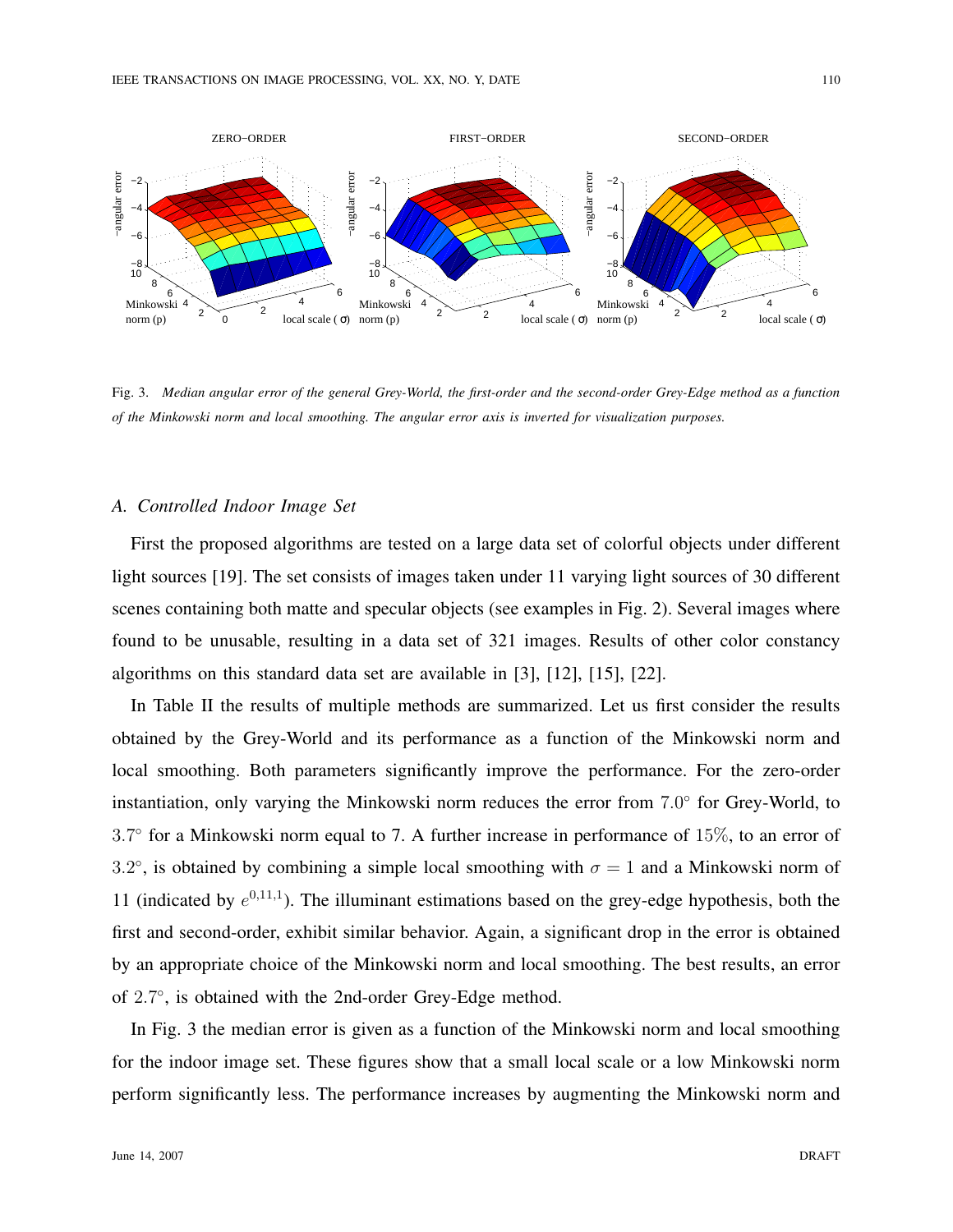| indoor set                | symbol           | median |
|---------------------------|------------------|--------|
| Grey-World                | $e^{0,1,0}$      | 7.0    |
| Max-RGB                   | $e^{0,\infty,0}$ | 6.5    |
| Shades of Grey            | $e^{0,7,0}$      | 3.7    |
| general Grey-World        | $e^{0,11,1}$     | 3.2    |
| Grey-Edge                 | $e^{1,7,4}$      | 3.2    |
| 2nd order Grey-Edge       | $e^{2,7,5}$      | 2.7    |
| Color by Correlation      |                  | 3.2    |
| <b>Gamut Mapping</b>      |                  | 2.9    |
| Neural Networks           |                  | 7.8    |
| GCIE Version 3, 11 lights |                  | 1.3    |
| GCIE Version 3, 87 lights |                  | 2.6    |

#### TABLE II

MEDIAN ANGULAR ERROR (DEGREES) ON INDOOR IMAGE DATA SET FOR VARIOUS COLOR CONSTANCY METHODS.

| method              | local scale          | Minkowski norm |  |
|---------------------|----------------------|----------------|--|
| general Grey-World  | $1 < \sigma < 5$     | 8 < p < 18     |  |
| Grey-Edge           | $3 < \sigma < 5$     | 6 < p < 14     |  |
| 2nd order Grey-Edge | $4 \lt \sigma \lt 7$ | 5 < p < 11     |  |

# TABLE III PARAMETER REGIONS FOR WHICH THE PERFORMANCE REMAINS WITHIN 10 % OF OPTIMAL PERFORMANCE AS GIVEN IN TABLE II.

the local scale. The performance quickly levels off to a plateau where the performance changes little. In Table III we have indicated for which regions of parameter settings a comparable performance, i.e. within 10 % of the the optimal, is obtained.

Results of more complex color constancy methods, such as gamut mapping, neural network algorithm, and color-by-correlation, have been reported in literature for the images in group A [3], [12], [22]. These results have been also included in Table II. The more complex algorithms obtained comparable results to the ones we reported. Only the CGIE algorithms obtains better results with an error of 1.3°. However, it should be noted that this algorithm uses the 11 illuminants which where used during the image acquisition as prior knowledge. If this prior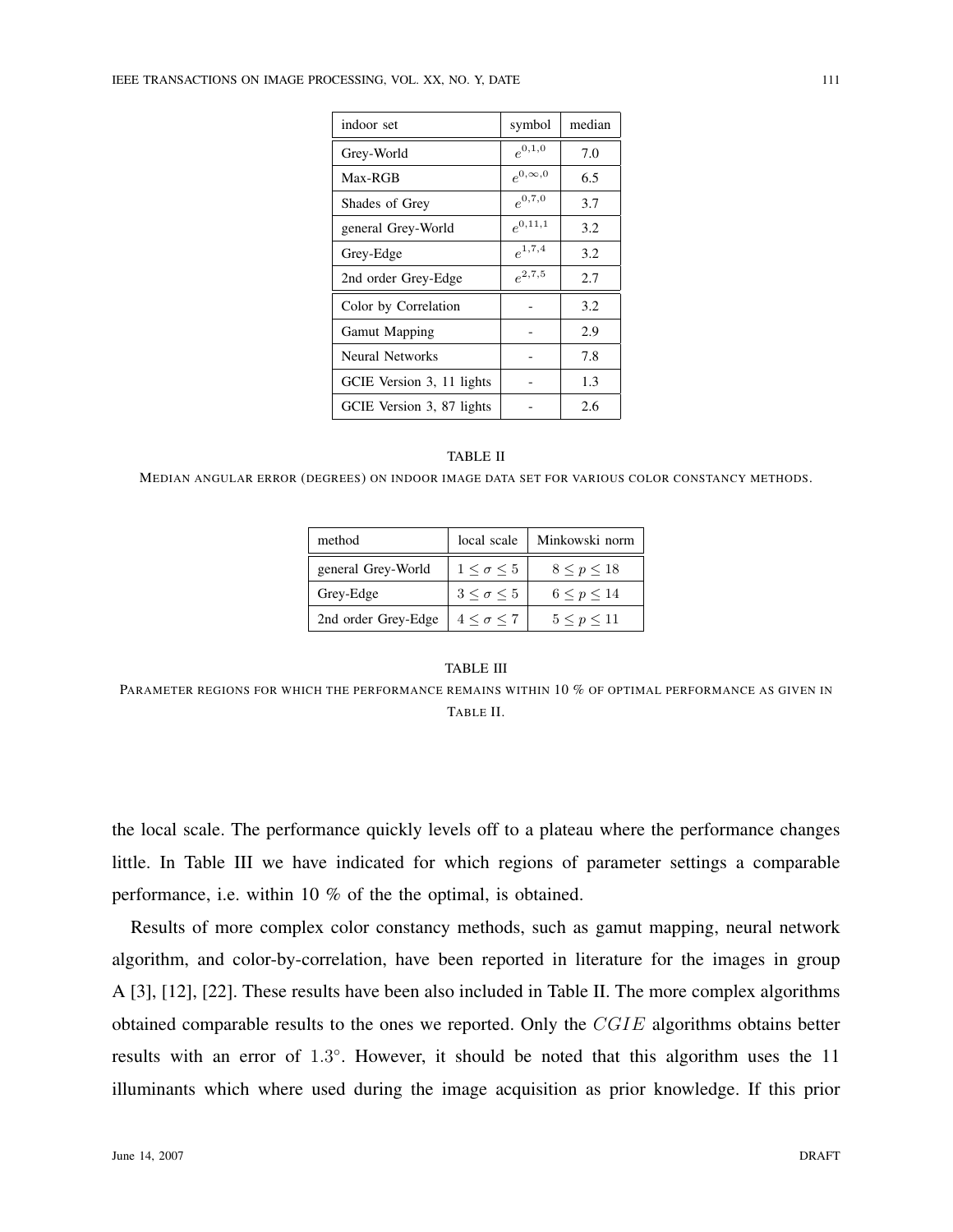| Real-World set      | symbol           | median |
|---------------------|------------------|--------|
| Grey-World          | $e^{0,1,0}$      | 7.3    |
| Max-RGB             | $e^{0,\infty,0}$ | 6.7    |
| general Grey-World  | $e^{0,13,2}$     | 4.7    |
| Grey-Edge           | $e^{1,1,6}$      | 4.1    |
| 2nd order Grey-Edge | $e^{2,1,5}$      | 4.3    |

#### TABLE IV

MEDIAN ANGULAR ERROR (DEGREES) FOR VARIOUS COLOR CONSTANCY METHODS ON REAL-WORLD IMAGE SET.

knowledge is put aside, the performance drops to an error of 2.6° (GCIE Version 3, 87 lights).

## *B. Real-World Image Set*

Next, the color constancy algorithms are tested on a database presented by Ciurea and Funt [23]. The database contains 11,000 images extracted from 2 hours of digital video. Both indoor and outdoor scenes from a wide variety of locations are represented, see Fig. 5. A small grey sphere was mounted onto the video camera, appearing for all the images in the right bottom corner of the images. The sphere is exploited to estimate the illuminant color in the scene. This color illuminant estimation is available with the database and is used as a ground truth in this experiment. The original images were extracted from 15 different film clips taken at different locations. Because of the high correlation between the images in the database, the experiments are performed on a subset of 150 randomly chosen images containing ten images from each of the 15 video clips. The pixels in the right bottom corner, which contains the grey sphere, are excluded from the color constancy computation.

The results on the real-world data set are summarized in Table IV. Again, an appropriate choice of the parameters significantly improves the results. Interestingly, the Grey-Edge performs best on this set of real-world images. It improves the color constancy results with about 40% compared to the Max-RGB.

In Fig. 5 corrected images based on Grey-World and Grey-Edge methods are given for the real-world set. We applied the optimal parameters as given in Table IV. We often found a high correlation between the two edge-based methods. However, the estimations based on the Grey-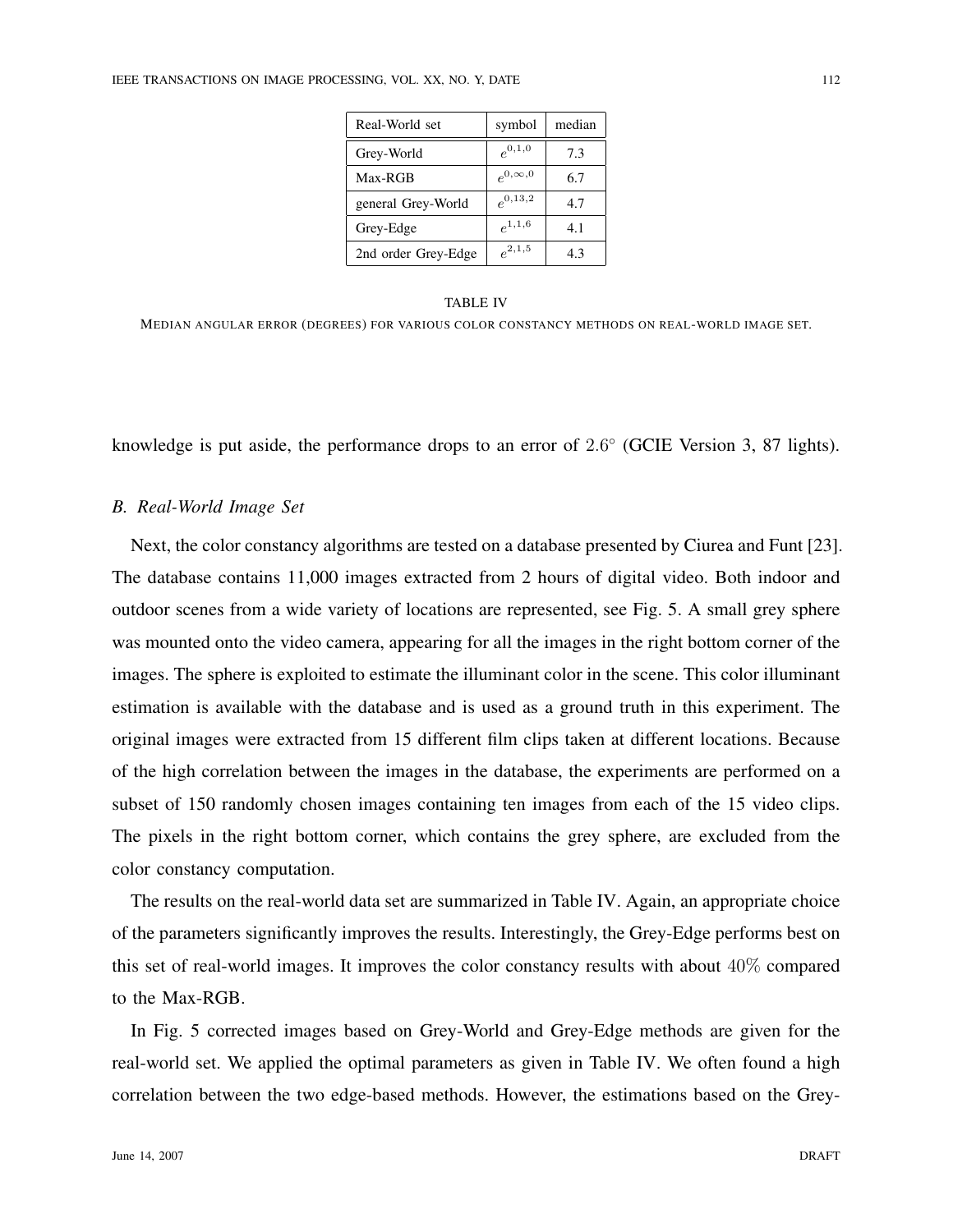

Fig. 4. *Examples of the images from the real-world data set [23].*

World and the two edge-based methods differ often. For example, in row one of Fig. 5, the edge-based methods fail and their estimation of the light source is too blue, whereas the general Grey-World obtains acceptable results. The second row shows an example where the large blue sky results in an light source estimation which is much too blue for the Grey-World methods. The edge-based methods obtain better results for this image. The last row shows an example where the second order Grey-Edge method outperforms the other methods.

# V. DISCUSSION

In the previous experiments, we have demonstrated that the proposed color constancy algorithms obtain comparable results to more complex color constancy algorithms. However, the optimal parameter setting vary for the different data sets. Important to note is the difference in the Minkowski norm for the edge-based methods. On the real-world set, a Minkowski norm of one is optimal whereas for the indoor sets a higher Minkowski norm between 6 and 15 is optimal. This is probably caused by the black background present in the indoor scenes. For the edge based methods, the illumination estimate is computed by averaging the edge-differences in a scene. Depending on the Minkowski norm, more weight is given to prominent edges. For the edgebased methods, the fact that the background in the images of sets A and B is black, significantly increases the chance that the highest edge in the image is black-white. This explains why a high Minkowski norm for these data sets is preferred. In case of the real-world data, the chance that the highest edge-response is caused by a black-white edge is smaller and consequently it is advantageous to take multiple measurements in the image into account. This is reflected in a lower Minkowski norm.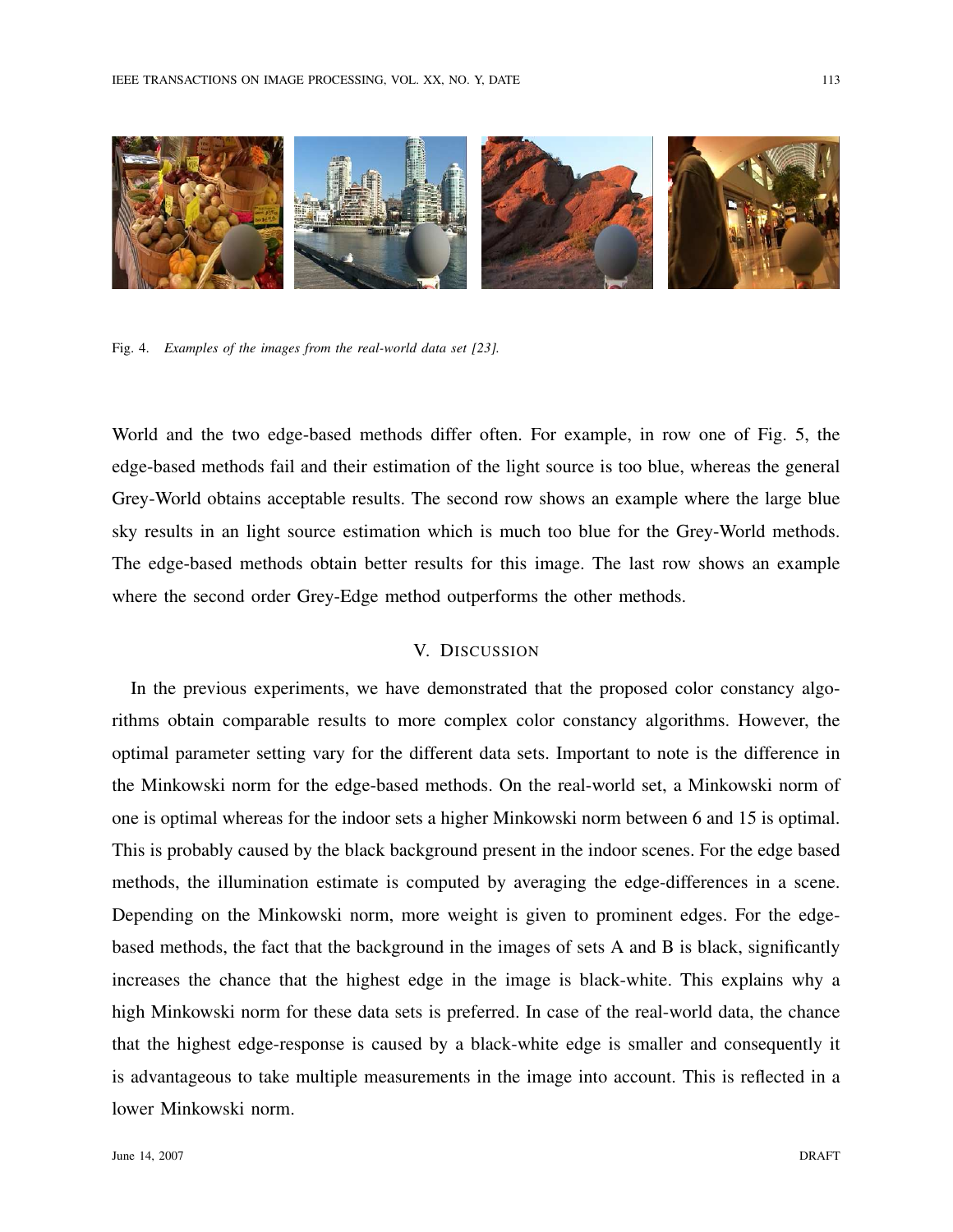

Fig. 5. *Color constancy results of Grey-World, general Grey-World, Grey-Edge and 2nd order Grey-Edge on real-world data set. The angular error is indicated in the right bottom corner. The first row depicts a failure of the edge-based approaches whereas the Grey-World methods give acceptable results. The second and third row show examples where the Grey-World methods fail and the Grey-Edge methods obtain superior results.*

The proposed Grey-Edge algorithm can be obtained from the Grey-World algorithm by simply exchanging the RGB values for the spatial image derivatives. The zero-order image structure, which provides the building stones for the Grey-World method, is replaced by the higher-order image structure. In the case of the Grey-World, the change to higher orders proved beneficial and the Grey-Edge methods outperform the Grey-World methods. To our knowledge this paper is the first to propose color constancy derived from image derivatives. Methods such as Gamut mapping, neural network based color constancy and color by correlation are all based on the zero order structure of images. However, there is no restriction which prevents them from using the higher-order structure of images, and it would be interesting to see how these methods performed once based on the derivatives of images, or based on both zero-order and higher order structure of images.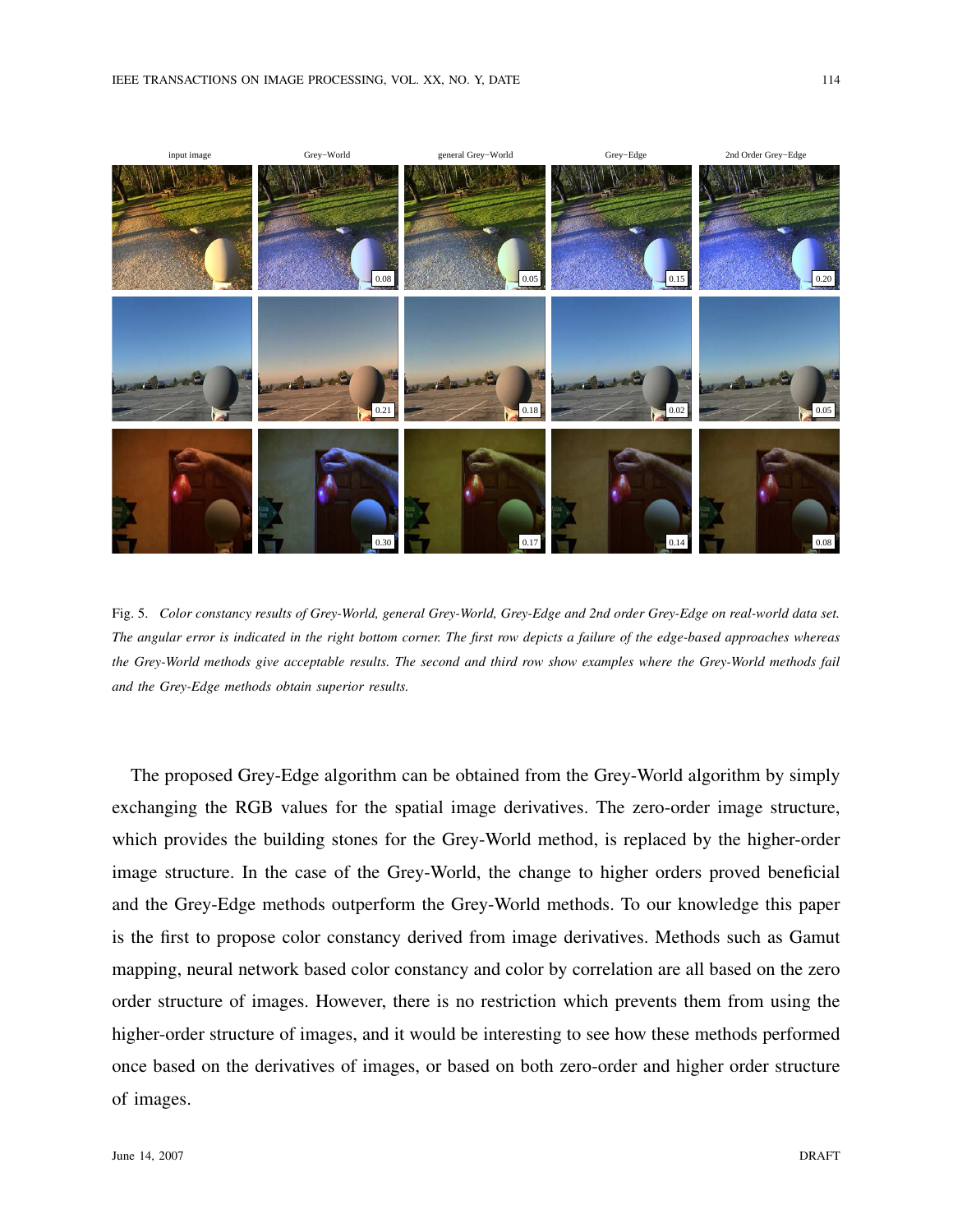Further work also includes searching for more elaborate ways to combine the low-level building blocks proposed in this paper. Can we find ways to decide what method is expected to perform best on a particular image? Furthermore, we believe that automatic estimation of the parameters separately per image, instead of for the whole data set, will improve the color constancy results, possibly within a learning context, such as proposed by Cardei et al. [11]. Another interesting research direction would be to constrain the possible illuminants to be physically feasible as is done in [12].

#### VI. CONCLUSIONS

In this paper, we have investigated edge-based color constancy. The method is derived from the Grey-Edge hypothesis which assumes that the average edge difference in a scene is achromatic. In contrast to existing methods which are based on zero-order structure of the image, our method is based on the higher order structure of images. Furthermore, we introduce a framework of color constancy based on low-level image features which includes the known algorithms (Grey-World, max-RGB, Minkowski norm) as well as the newly proposed Grey-Edge and higher-order Grey-Edge algorithms. The quality of the various instantiations of the framework is tested on two large data sets of images recording objects under a large number of different light sources. The experimental results show that the newly proposed simple color constancy algorithms obtain similar results as more complex state-of-the-art color constancy methods. Furthermore, the results show that color constancy based on the Grey-Edge hypothesis obtains better results than those obtained with the Grey-World method for real-world images.

#### VII. ACKNOWLEDGEMENT

This work is supported by the Marie Curie European Fellowship Program of the Commission of the European Union. The authors thank Florian Ciurea for providing the real-world database.

#### **REFERENCES**

- [1] D. Forsyth, "A novel algorithm for color constancy," *International Journal of Computer Vision*, vol. 5, no. 1, pp. 5–36, 1990.
- [2] T. Gevers and A. Smeulders, "Color based object recognition," *Pattern Recognition*, vol. 32, pp. 453–464.
- [3] K. Barnard, L. Martin, A. Coath, and B. Funt, "A comparison of computational color constancy algorithms-part ii: Experiments with image data," *IEEE Trans. on Image Processing*, vol. 11, no. 9, pp. 985–996, September 2002.